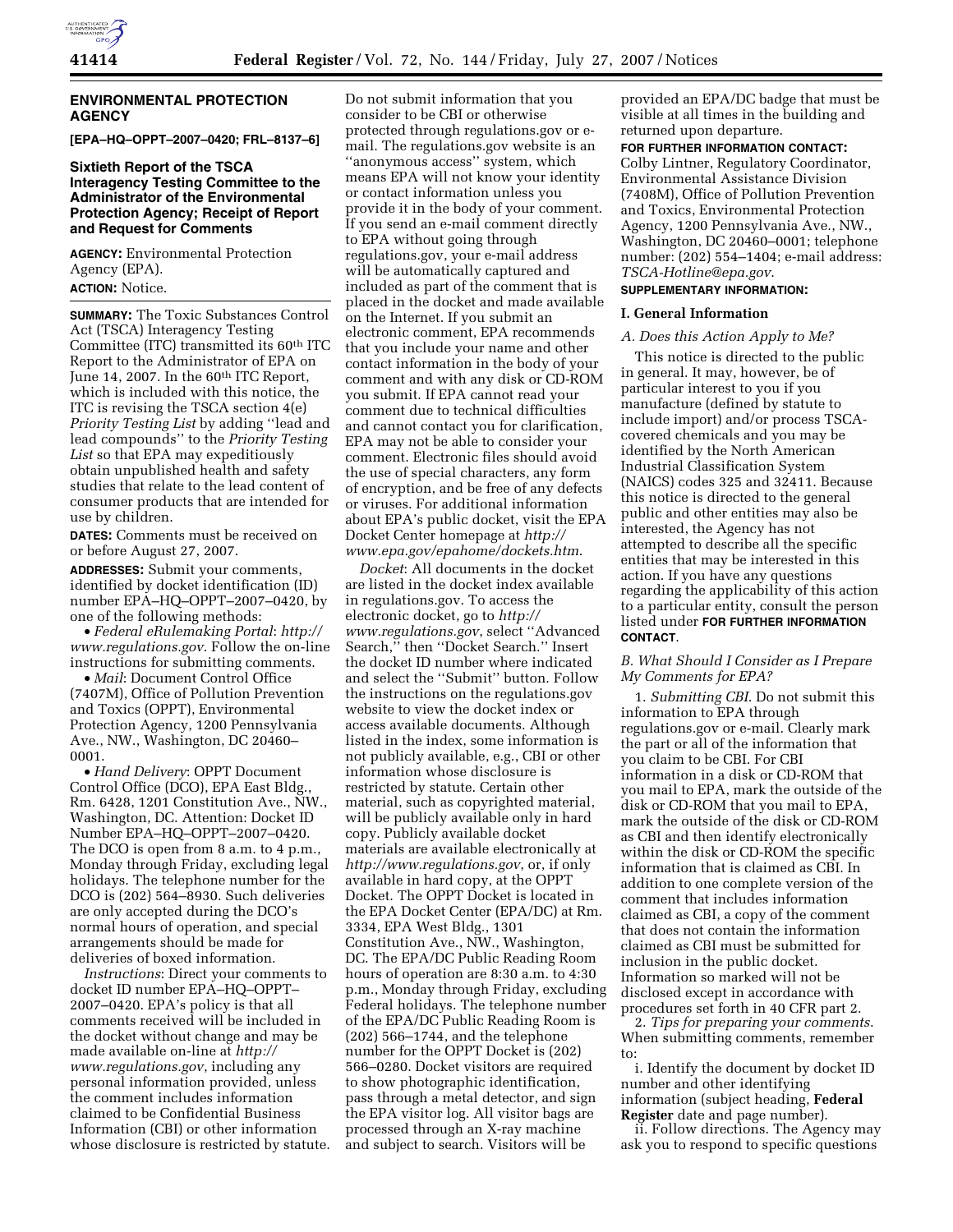or organize comments by referencing a Code of Federal Regulations (CFR) part or section number.

iii. Explain why you agree or disagree; suggest alternatives and substitute language for your requested changes.

iv. Describe any assumptions and provide any technical information and/ or data that you used.

v. If you estimate potential costs or burdens, explain how you arrived at your estimate in sufficient detail to allow for it to be reproduced.

vi. Provide specific examples to illustrate your concerns and suggest alternatives.

vii. Explain your views as clearly as possible, avoiding the use of profanity or personal threats.

viii. Make sure to submit your comments by the comment period deadline identified.

### **II. Background**

The Toxic Substances Control Act (TSCA) (15 U.S.C. 2601 *et seq*.) authorizes the Administrator of EPA to promulgate regulations under TSCA section 4(a) requiring testing of chemicals and chemical groups in order to develop data relevant to determining the risks that such chemicals and chemical groups may present to health or the environment. Section 4(e) of TSCA established the ITC to recommend chemicals and chemical groups to the Administrator of EPA for priority testing consideration. Section 4(e) of TSCA directs the ITC to revise

the TSCA section 4(e) *Priority Testing List* at least every 6 months.

You may access additional information about the ITC at *http:// www.epa.gov/opptintr/itc*.

### *A. The ITC's 60th Report*

The ITC is revising the TSCA section 4(e) *Priority Testing List* by adding ''lead and lead compounds'' to the *Priority Testing List* so that EPA may expeditiously obtain unpublished health and safety studies that relate to the lead content of consumer products that are intended for use by children.

# *B. Status of the Priority Testing List*

The *Priority Testing List* includes 2 alkylphenols, 5 tungsten compounds, 12 lead compounds, 16 chemicals with insufficient dermal absorption rate data, and 243 High Production Volume (HPV) Challenge Program orphan chemicals.

#### **List of Subjects**

Environmental protection, Chemicals, Hazardous substances.

Dated: July 23, 2007.

### **Charles M. Auer,**

*Director, Office of Pollution Prevention and Toxics.* 

**Sixtieth Report of the TSCA Interagency Testing Committee to the Administrator, U.S. Environmental Protection Agency** 

TABLE 1.—TSCA SECTION 4(E) PRIORITY TESTING LIST (MAY 2007)

#### **Table of Contents**

Summary

I. Background

- II. TSCA Section 8 Reporting
- A. TSCA Section 8 Reporting Rules
- B. ITC's Use of TSCA Section 8 and Other Information
- C. New Requests to Add Chemicals to the TSCA Section 8(d) HaSDR Rule
- III. ITC's Activities During this Reporting Period (December 2006 to May 2007)
- IV. Revisions to the TSCA Section 4(e) Priority Testing List: Chemicals Added to the Priority Testing List: Lead and Lead Compounds
- V. References
- VI. The TSCA Interagency Testing Committee

### **Summary**

The ITC is revising the Toxic Substances Control Act (TSCA) section 4(e) *Priority Testing List* by adding ''lead and lead compounds'' to the *Priority Testing List* so that EPA may expeditiously obtain unpublished health and safety studies that relate to the lead content of consumer products that are intended for use by children.

The TSCA section 4(e) *Priority Testing List* is Table 1 of this unit.

| <b>ITC Report</b> | Date          | Chemical Name/Group                                                    | Action      |
|-------------------|---------------|------------------------------------------------------------------------|-------------|
| 31                | January 1993  | 2 Chemicals with insufficient dermal absorption<br>rate data           | Designated  |
| 32                | May 1993      | 10 Chemicals with insufficient dermal absorption<br>rate data          | Designated  |
| 35                | November 1994 | 4 Chemicals with insufficient dermal absorption<br>rate data           | Designated  |
| 37                | November 1995 | Branched 4-nonylphenol (mixed isomers)                                 | Recommended |
| 41                | November 1997 | Phenol, 4-(1,1,3,3-tetramethylbutyl)-                                  | Recommended |
| 53                | November 2003 | 5 Tungsten compounds                                                   | Recommended |
| 55                | December 2004 | 238 High Production Volume (HPV) Challenge<br>Program orphan chemicals | Recommended |
| 56                | August 2005   | 5 HPV Challenge Program orphan chemicals                               | Recommended |
| 60                | May 2007      | Lead and lead compounds                                                | Recommended |

#### **I. Background**

The ITC was established by TSCA section 4(e) ''to make recommendations to the Administrator respecting the chemical substances and mixtures to which the Administrator should give priority consideration for the promulgation of rules for testing under section 4(a).... At least every six months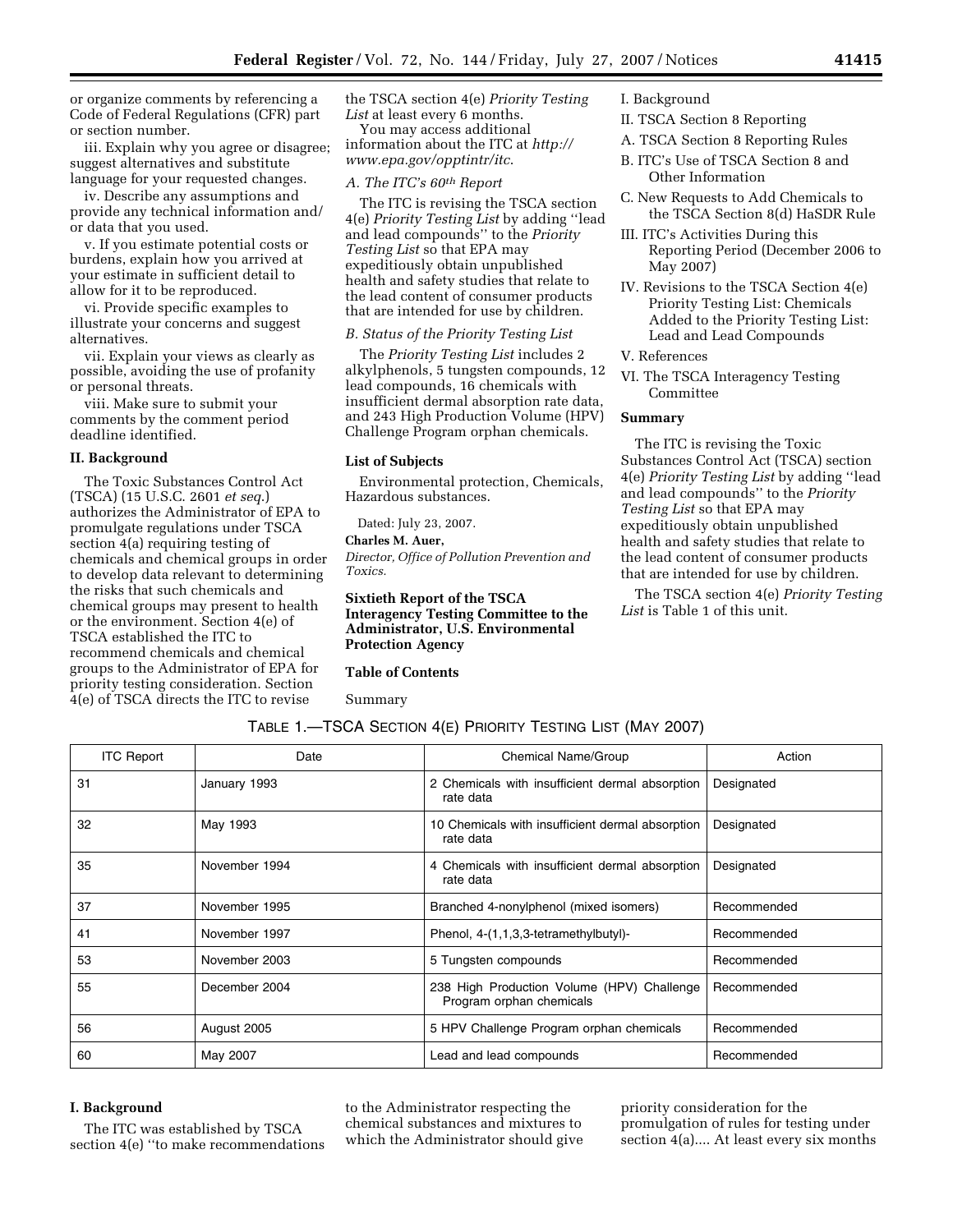..., the Committee shall make such revisions to the *Priority Testing List* as it determines to be necessary and transmit them to the Administrator together with the Committee's reasons for the revisions'' (Public Law 94–469, 90 Stat. 2003 *et seq*., 15 U.S.C. 2601 *et seq*.). ITC reports are available from the ITC's website (*http://www.epa.gov/ oppt/itc*) within a few days of submission to the EPA Administrator and from EPA's website (*http:// www.epa.gov/fedrgstr*) after publication in the **Federal Register**. The ITC produces its revisions to the *Priority Testing List* with administrative and technical support from the ITC staff, ITC members, and their U.S. Government organizations, and contract support provided by EPA. ITC members and staff are listed at the end of this report.

## **II. TSCA Section 8 Reporting**

# *A. TSCA Section 8 Reporting Rules*

Following receipt of the ITC's report (and the revised *Priority Testing List*) by the EPA Administrator, the EPA's Office of Pollution Prevention and Toxics (OPPT) may add the chemicals from the revised *Priority Testing List* to the TSCA section 8(a) Preliminary Assessment Information Reporting (PAIR) rule (40 CFR part 712) and/or the TSCA section 8(d) Health and Safety Data Reporting (HaSDR) rule (40 CFR part 716). The PAIR rule requires manufacturers (including importers) of chemicals added to the *Priority Testing List* to submit to EPA certain production and exposure information (*http:// www.epa.gov/oppt/chemtest/pubs/ pairform.pdf*). The HaSDR rule requires manufacturers (including importers) of chemicals added to the *Priority Testing List* to submit unpublished health and safety studies to EPA.

### *B. ITC's Use of TSCA Section 8 and Other Information*

ITC's use of TSCA section 8 and other information is described in the 52nd ITC Report *(http://www.epa.gov/opptintr/ itc/rptmain.htm).* 

## *C. New Requests to Add Chemicals to the TSCA Section 8(d) HaSDR Rule*

ITC is requesting that EPA add lead and lead compounds to the TSCA section 8(d) HaSDR rule. The lead and lead compounds are discussed in Unit IV. of this report.

# **III. ITC's Activities During this Reporting Period (December 2006 to May 2007)**

During this reporting period, the ITC discussed:

• Lead and lead compounds.

• Alkylphenols.

• Brominated flame retardants. • Flavoring agents that cause airway obstruction during occupational exposures.

Lead and lead compounds are discussed in Unit IV. of this report.

1. *Alkylphenols*. As noted in the 59th ITC Report, the ITC is leaving phenol,  $4-(1,1,3,3)$ -tetramethylbutyl)- $(CAS No.$ 140–66–9) and phenol, 4-nonyl-, branched (CAS No. 84852–15–3) on the *Priority Testing List* (Ref. 1). The ITC made this decision because it needed time to:

i. Determine if the existing fish reproductive effects data are sufficient to meet the ITC's data needs.

ii. Determine if phenol, 4-(1,1,3,3 tetramethylbutyl)- or phenol, 4-nonyl-, branched should be tested for avian reproductive effects. While the ITC is considering whether phenol, 4-(1,1,3,3-tetramethylbutyl)- or phenol, 4-nonyl-, branched should be tested for avian reproductive effects, it has determined that existing fish reproductive effects data are sufficient to meet the ITC's data needs (Tables 2 and 3 of this unit).

TABLE 2.—FISH REPRODUCTIVE EF-FECTS AND DEVELOPMENTAL TOX-ICITY STUDIES FOR PHENOL, 4- NONYL-, BRANCHED (CAS NO. 84852–15–3)

**Study** 

91–Day early life stage test with Rainbow Trout embryos and fry (Ref. 2). Nearly all larvae were abnormal at ≥ 53.09 micrograms/Liter growth, the No Observed Effect Concentration (NOEC) and Lowest Observed Effect Concentration (LOEC) were 6.0 and  $\geq 10.3$  µg/L, respectively.

33–Day early life stage test with Fathead Minnow embryos and larvae (Ref. 3). Embryos exposed to nonylphenol (NP) began hatching on day 4; control embryos hatched on day 3. Based on survival, the NOEC and LOEC were 7.4 µg/L and 14.0 µg/L, respectively.

TABLE 3.—FISH REPRODUCTIVE EF-FECTS AND DEVELOPMENTAL TOX-ICITY STUDIES FOR PHENOL, 4- (1,1,3,3-TETRAMETHYLBUTYL)- (CAS NO. 140–66–9)

### Study Name

60–Day early life stage test with Rainbow Trout embryos and Trout fry (Ref. 4). Based on fry growth, the NOEC and LOEC were 6.1 µg/L and 11.0 µg/L, respectively.

TABLE 3.—FISH REPRODUCTIVE EF-FECTS AND DEVELOPMENTAL TOX-ICITY STUDIES FOR PHENOL, 4- (1,1,3,3-TETRAMETHYLBUTYL)- (CAS NO. 140–66–9)—Continued

Study Name

- 1.5–Generation test with Medaka (Ref. 5). Based on growth, the NOEC and LOEC were 20.0 µg/L and 50.0 µg/L, respectively. Based on survival during mating trials of exposed females and unexposed males, the NOEC and LOEC were 2.0  $\mu$ g/L and 20.0  $\mu$ g/L, respectively.
- 185–Day life-cycle test with Zebra Fish (Ref. 6).  $EC_{50}$  (fertilization success) = 28 µg/L.

185–Day life-cycle test with Zebra Fish (Ref. 7). Based on growth, time to first spawn, egg production, and fertilization success on fish maturing from fry to breeding adults, the NOEC and LOEC were 12.0 and 35.0 µg/L, respectively.

2. *Brominated flame retardants*. During discussions with the American Chemistry Council's Brominated Flame Retardants Industry Panel (BFRIP), Canadian Wildlife Service, and McGill University scientists, the ITC learned that the BFRIP will be sponsoring avian reproductive testing of 1,2,5,6,9,10 hexabromocyclododecane (CAS No. 3194–55–6) or

hexabromocyclododecane (CAS No. 25637–99–4) using American Kestrels. The BFRIP provided the ITC with the International Uniform Chemical Information Database (IUCLID) data set for hexabromocyclododecane (CAS No. 25637–99–4) as well as the IUCLID data set and Voluntary Children's Chemical Evaluation Program (VCCEP) Tier I and II data summary for decabromodiphenyl ether (DBDE) (CAS No. 1163–19–5). In addition, the ITC discussed the National Institute of Standards and Technology's (NIST) ongoing work with the National Oceanic and Atmospheric Administration (NOAA), including the collaboration with the National Marine Fisheries Service (NMFS) via cooperation with the Marine Mammal Health and Stranding Response Program. The ITC also discussed the NOAA/NMFS Dolphin Health Assessments, and the Seabird Tissue Archival and Monitoring Project to measure persistent bioaccumulative contaminants, including brominated flame retardants.

3. *Flavoring agents that cause airway obstruction during occupational exposures*. The ITC discussed the National Institute for Occupational Safety and Health (NIOSH) alert,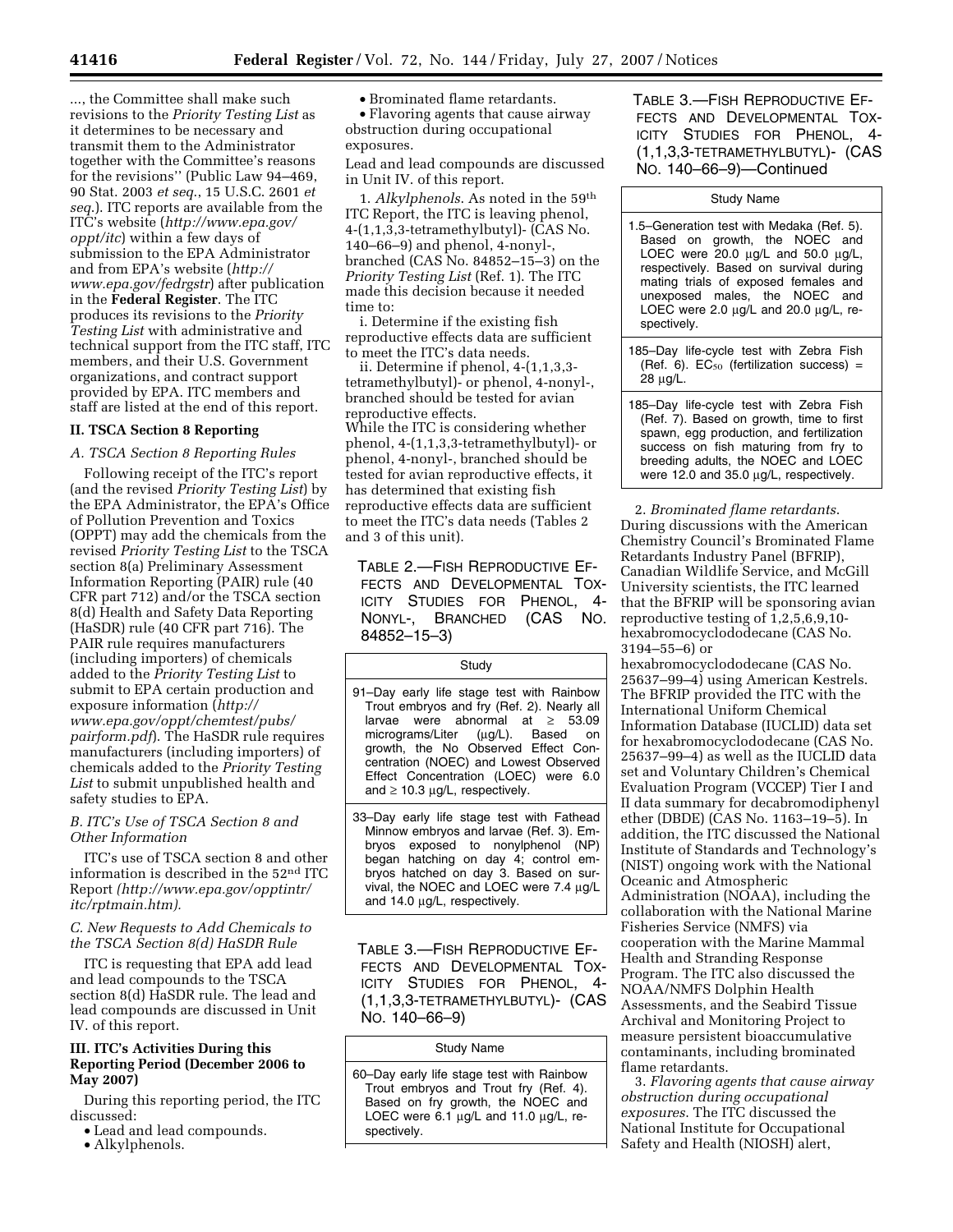''Preventing Lung Disease in Workers Who Use or Make Flavorings'' (*http:// www.cdc.gov/niosh/docs/2004–110*), because of concerns related to occupational exposures to flavoring agents that may be respiratory irritants.

## **IV. Revisions to the TSCA Section 4(e) Priority Testing List: Chemicals Added to the Priority Testing List: Lead and Lead Compounds**

1. *Recommendation*. EPA requests that the ITC add the category ''lead and lead compounds'' to the *Priority Testing List* (Table 4 of this unit).

TABLE 4.—EXAMPLES OF COMPOUNDS IN THE LEAD AND LEAD COMPOUNDS CATEGORY BEING ADDED TO THE PRIORITY TESTING LIST

| CAS No.    | <b>Chemical Name</b>                                   |  |
|------------|--------------------------------------------------------|--|
| 301-04-2   | Acetic acid,<br>lead(2+) salt                          |  |
| 598-63-0   | Carbonic acid,<br>lead(2+) salt<br>(1:1)               |  |
| 1309-60-0  | Lead oxide<br>(PbO <sub>2</sub> )                      |  |
| 1314–87–0  | Lead sulfide<br>(PbS)                                  |  |
| 7428-48-0  | Octadecanoic<br>acid, lead salt<br>(1:?)               |  |
| 7439–92–1  | Lead                                                   |  |
| 7446–27–7  | Phosphoric acid,<br>lead(2+) salt<br>(2:3)             |  |
| 7758-95-4  | Lead chloride<br>(PbCl <sub>2</sub> )                  |  |
| 7758-97-6  | Chromic acid<br>$(H2CrO4)$ ,<br>lead(2+) salt<br>(1:1) |  |
| 13814-96-5 | Borate (1-),<br>tetrafluoro-.<br>$lead(2+)$ (2:1)      |  |
| 53466-66-3 | Silicic acid, lead<br>salt, basic                      |  |
| 63653-42-9 | Sulfuric acid,<br>lead salt $(1:?)$ ,<br>basic         |  |

EPA is making this request to obtain unpublished health and safety studies that relate to the lead content of consumer products that are ''intended for use by children (as that term is

defined at 40 CFR 710.43 $]$ <sup>1</sup> (excluding children's metal jewelry) and studies that assess children's exposure to lead from such products (including studies of bioavailability).

2. *Rationale for recommendation*. In pursuit of the Federal goal of eliminating childhood lead poisoning by 2010 (Ref. 8), EPA is looking beyond paint-related sources in an effort to address risks from other potentially significant sources. Although the Consumer Product Safety Commission (CPSC) has an effort underway to address risks from children's metal jewelry containing lead (Ref. 9), there is less information available on the lead content of, and exposure to lead from, other children's products.CPSC is currently addressing lead containing children's metal jewelry, but has not yet established a definition of these products. Thus, EPA recommends that the ITC include the category listing for lead and lead compounds described in Unit IV.1. Information obtained on this category may assist both EPA and CPSC in taking further action as appropriate to protect children from lead poisoning due to lead in products. It should be noted that for the purposes of regulating products by CPSC, products intended for children might not be defined in the same manner as for actions by EPA under TSCA.

3. *Supporting information*. EPA has a long-standing interest in limiting human and environmental exposure to lead and lead compounds, with special concern for exposures to children. In the context of its Toxic Release Inventory (TRI) Program, EPA has classified lead as a ''persistent, bioaccumulative, toxic chemical,'' (TRI Lead Rule published in the **Federal Register** of January 17, 2001 (66 FR 4500) (FRL–6722–4)) and in past

*Intended for use by children* means the chemical substance or mixture is used in or on a product that is specifically intended for use by children age 14 or younger. A chemical substance or mixture is intended for use by children when the submitter answers ''yes'' to at least one of the following questions for the product into which the submitter's chemical substance or mixture is incorporated:

(1) Is the product commonly recognized (i.e., by a reasonable person) as being intended for children age 14 or younger?

(2) Does the manufacturer of the product state through product labeling or other written materials that the product is intended for or will be used by children age 14 or younger?

(3) Is the advertising, promotion, or marketing of the product aimed at children age 14 or younger?

actions has presented evidence that lead can cause significant deleterious health effects, particularly in children (e.g., Identification of Dangerous Levels of Lead; Proposed Rule published in the **Federal Register** of June 3, 1998 (63 FR 30301) (FRL–5791–9)). A major focus of EPA has been on lead and lead compounds in paint, with a particular emphasis to limit lead exposures from paint following enactment of the ''Residential Lead-Based Paint Hazard Reduction Act of 1992.'' Public Law 102–550. In that Act, Congress emphasized its concerns about children's exposure to lead.

CPSC recently published an Advance Notice of Proposed Rulemaking (ANPRM) in the **Federal Register** of January 9, 2007 (72 FR 920) addressing certain products beyond paint; CPSC is considering whether there may be a need to ban children's metal jewelry containing more than 0.06% lead by weight in metal components. In addition to children's metal jewelry products, EPA also believes there may be potential risks to children's health from exposure to other products intended for use by children that contain lead or lead compounds. However, information regarding such products is currently incomplete.

4. *Information needs*. EPA is interested in health and safety studies that relate to the lead content of consumer products that are ''intended for use by children'' (as defined at 40 CFR 710.43), but excluding ''children's metal jewelry'' as described by the CPSC in its ANPRM of January 9, 2007.

For all lead and lead compounds, EPA needs the following information to assess the extent and degree of exposure and potential hazard associated with these substances:

• Studies that relate to the lead content of consumer products that are intended for use by children (includes studies showing any measurable lead content), and/or

• Studies that assess children's exposure to lead from such products (including studies of bioavailability).

With regards to grade or purity, studies showing any measurable lead content in such products are of interest.

#### **V. References**

1. ITC. 2007. Fifty-Ninth Report of the TSCA Interagency Testing Committee to the Administrator of the Environmental Protection Agency; Receipt of Report and Request for Comments. **Federal Register** (72 FR 2756, January 22, 2007) (FRL–8110–2). Available on-line at: *http://www.epa.gov/fedrgstr*.

2. Brooke, L.T. 1993. Acute and chronic toxicity of nonylphenol to ten

<sup>1</sup>For the purposes of this recommendation, ''*Intended for use by children*'' has the meaning provided in 40 CFR 710.43 of the TSCA section 8(a) Inventory Update Rule. The definition was originally intended for a different audience (those submitting information under the Inventory Update Rule) but the same concepts can apply to the products at issue here. The definition reads as follows: